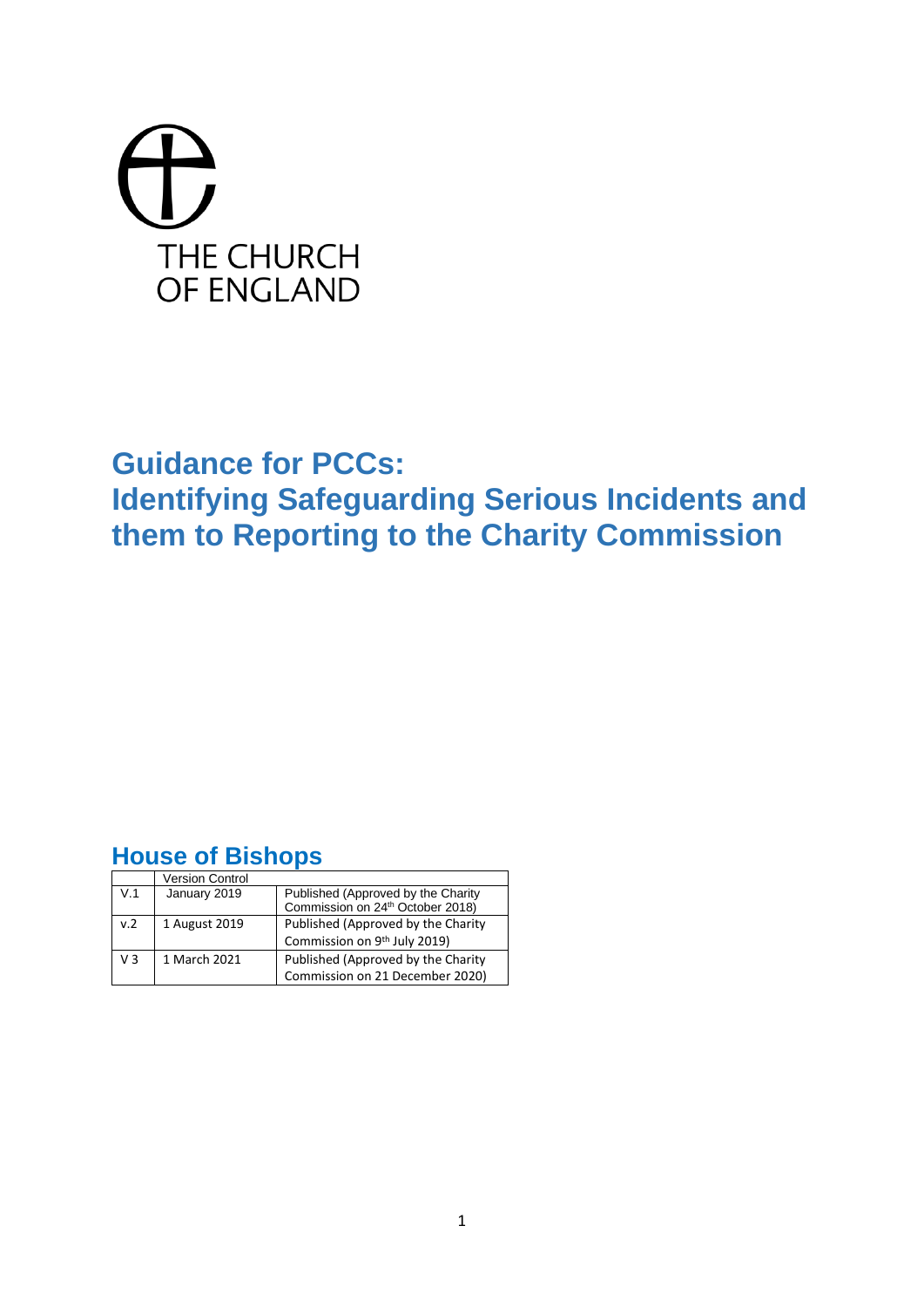# **Introduction**

All PCCs are charities and so are required to report all Serious Incidents (safeguarding and otherwise) to the Charity Commission.

The members of a PCC are charity trustees and are responsible for compliance with the law and the Charity Commission's guidance in relation to their PCC. The Charity Commission's guidance<sup>1</sup> emphasises the duty of care that charity trustees have towards their beneficiaries and others connected with their charity's activities and the importance of all charities adopting and implementing appropriate policies on safeguarding.

One of the responsibilities of charity trustees is to report any "**Serious Incidents**" occurring within their charity to the Charity Commission. This House of Bishops' guidance explains how to identify when a **safeguarding Serious Incident** occurs and sets out the procedure for reporting such incidents to the Charity Commission through the Diocesan Safeguarding Adviser.

For guidance on Serious Incidents that do not relate to safeguarding, such as financial crime, significant financial loss and data protection breaches, please see the relevant guidance<sup>2</sup>.

It is important to remember that the requirement to report a Serious Incident to the Charity Commission is in addition to any requirement to notify the police, local authority, statutory agency or other relevant authority.

# 1. What is a safeguarding "Serious Incident"?

A safeguarding Serious Incident is an adverse event, whether actual or alleged, which results in or risks **significant** harm to the charity's beneficiaries, employees, office holders, volunteers or to others who come into contact with the charity through its work. This includes where there are allegations or incidents of abuse of or risks to beneficiaries or others connected with the charity's activities. What is considered to be "significant" is a matter for the trustees to determine, as it will depend on the context of the charity, taking into account its operations, staff, finances and reputation.

The following are examples of what should be reported to the Charity Commission as a safeguarding Serious Incident:

- beneficiaries of your charity (adults or children) have been, or are alleged to have been, abused or mistreated while under the care of the charity, or by someone connected with the charity, for example a trustee of the PCC, a member of the clergy, a Church Officer, employee or volunteer;
- a person who comes into contact with the charity through its work (including a Church Officer, an employee or a volunteer) has been abused or mistreated (alleged or actual) and the abuse or mistreatment is connected with the activities of the charity (for example it occurred during a religious service, a home visit by clergy or a pastoral visitor or an activity or event run by the PCC);
- there has been a breach of the House of Bishops' guidance or other safeguarding procedures or policies at the charity which has put beneficiaries and other persons who come into contact with the charity through its work at significant risk of harm, including failure to report safeguarding concerns to statutory agencies or to carry out relevant vetting checks which would have identified that a person is disqualified

<sup>2</sup> Guidance for PCCs on reporting non-safeguarding Serious Incidents:

<sup>1</sup> Charity Commission Guidance for charity trustees about Serious Incidents: how to spot them and how to report (14 June 2019[\) https://www.gov.uk/guidance/how-to-report-a-serious-incident-in-your-charity](https://www.gov.uk/guidance/how-to-report-a-serious-incident-in-your-charity)

<https://www.parishresources.org.uk/pccs/trusteeship/serious-incident-reporting/>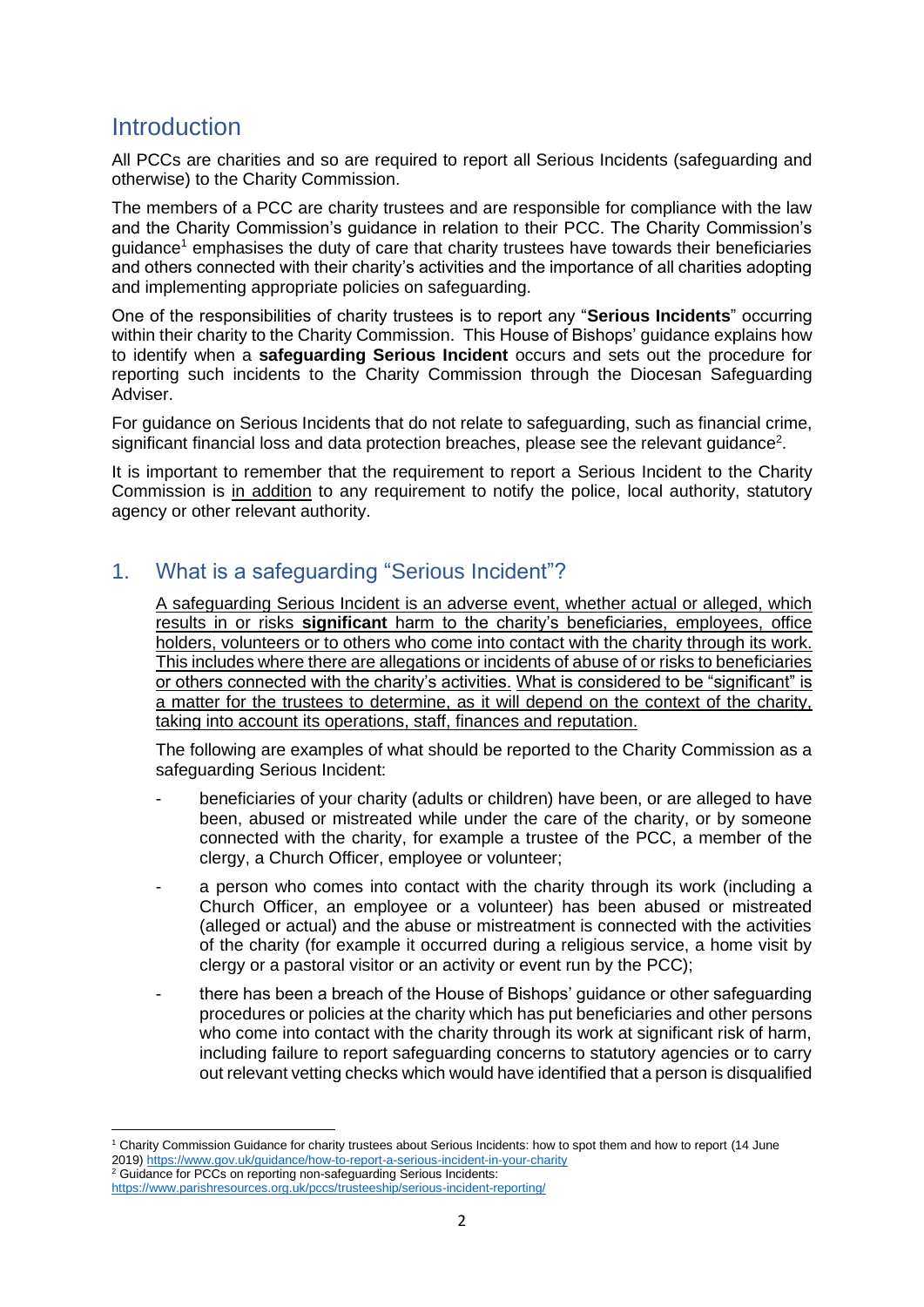in law, under safeguarding legislation, from working with children, young people or adults;

- it is brought to the attention of the Parish Safeguarding Officer or the Diocesan Safeguarding Adviser that an allegation has been made against a Church Officer, employee or volunteer in relation to a safeguarding matter which is not related to their work or volunteering role in the PCC, but the nature of the allegation is such that they are assessed as a potential risk by the Diocesan Safeguarding Adviser and action is taken to manage any identified risk that person may pose to the charity's beneficiaries; or
- alleged or actual incidents in the workplace which have resulted in or risk significant harm to trustees, employees, office holders or volunteers and are considered to be "serious" in the context of the charity. An incident should always be reported where the level of harm to the victims and/or the likely damage to the reputation of or public trust in the charity is particularly high. For example: allegations of serious sexual abuse of and by a staff member, office holder or volunteer; abuse by a senior member of staff or office holder or if a widespread of culture of bullying, abuse or sexual harassment is uncovered.

Any incident which is connected with the activities of the charity and involves actual or alleged criminal activity should always be reported to the police and/or the local authority, as well as to the Charity Commission as a Serious Incident. You should not wait until someone has been arrested, charged or convicted, before reporting an incident.

The Charity Commission has published an Examples Table<sup>3</sup> which may help you to decide whether a safeguarding incident is a Serious Incident that must be reported to the Charity Commission.

# 2. Why do Serious Incidents need to be reported to the Charity Commission?

The Charity Commission considers safeguarding to be a governance priority for all charities. If a charity's trustees do not manage safeguarding risks sufficiently, the Charity Commission may consider there to be misconduct and mismanagement by the trustees.

When a Serious Incident is reported to it, the Charity Commission considers whether it is appropriate to provide the reporting charity with regulatory advice or guidance. In the most serious cases, the Charity Commission may need to exercise its statutory powers. In addition, the Charity Commission will consider whether it needs to take any steps to protect other charities, for example where the alleged perpetrator is also a trustee or office holder, or volunteers at or works, in another charity.

PCCs which are registered charities must submit an Annual Return to the Charity Commission each year. The person who submits the Annual Return on behalf of the trustees is required to make a declaration that no Serious Incidents occurred in the PCC during the previous financial year that should have been reported but were not. Therefore, unless all Serious Incidents have been duly reported, the PCC will not be able to make the declaration required in order to submit its Annual Return, as it is an offence to provide false or misleading information to the Charity Commission.

<sup>3</sup> [https://assets.publishing.service.gov.uk/government/uploads/system/uploads/attachment\\_data/file/752170/RSI\\_guidance\\_wha](https://assets.publishing.service.gov.uk/government/uploads/system/uploads/attachment_data/file/752170/RSI_guidance_what_to_do_if_something_goes_wrong_Examples_table_deciding_what_to_report.pdf) t to do if something goes wrong Examples table deciding what to report.pdf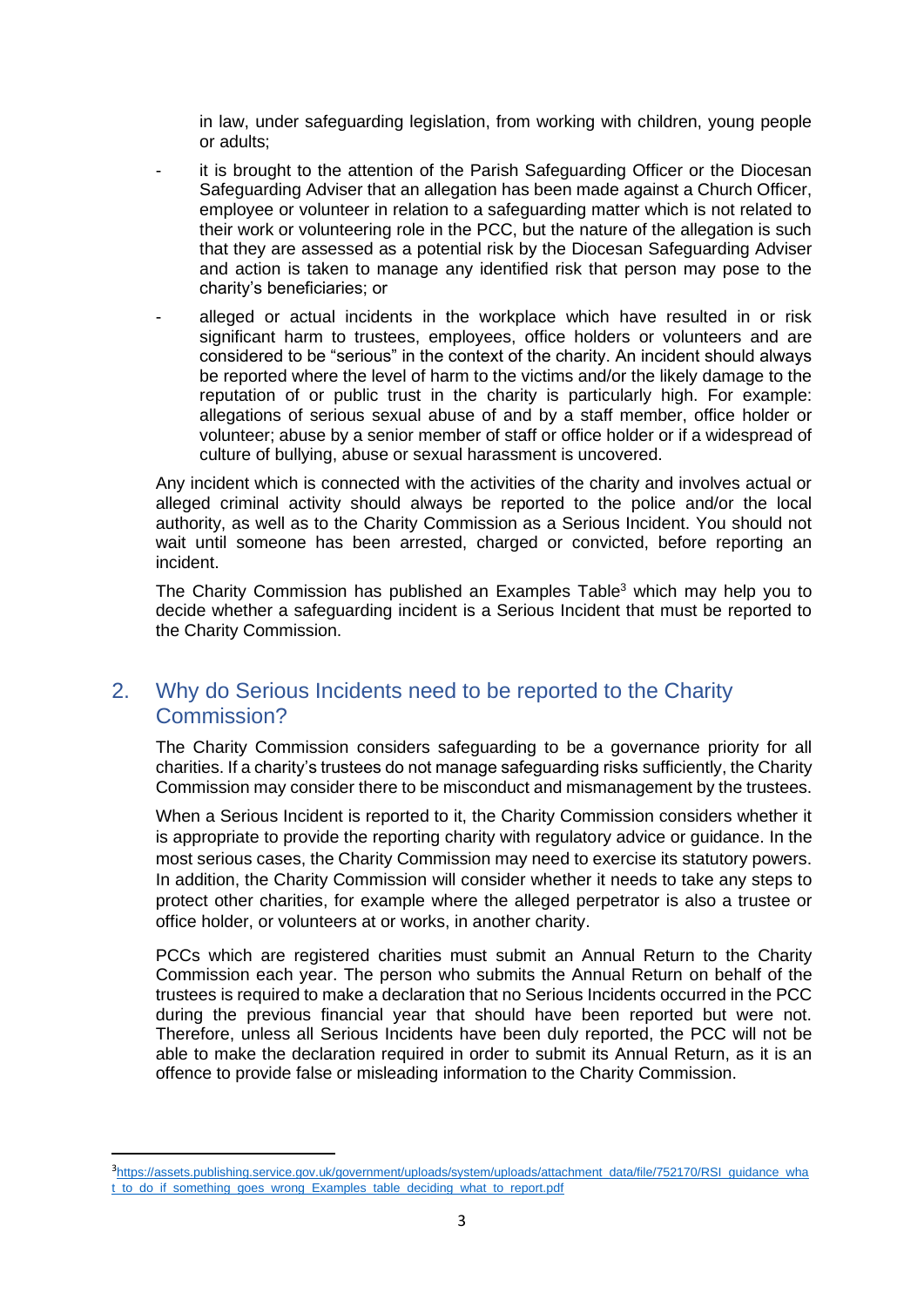# 3. When should a Serious Incident be reported to the Charity Commission?

The Charity Commission expects Serious Incidents to be reported to it "promptly", i.e. as soon as is reasonably possible after it happens, or immediately after you become aware of it<sup>4</sup>. In practice, a report should be made once sufficient information has been gathered for the report to be meaningful. However, there may be occasions where it is appropriate for a brief initial report to be made, with an indication that a follow-up report will be made once additional information has been obtained.

It is important to report Serious Incidents in a timely manner, as a failure to report a Serious Incident that subsequently comes to light may be considered by the Charity Commission to be mismanagement, or a serious governance failure. This could result in the Charity Commission taking regulatory action, particularly if further abuse has taken place following the initial Serious Incident that was not reported.

#### 4. When should a safeguarding Serious Incident in a partner organisation be reported to the Charity Commission?

The Charity Commission expects each charity to demonstrate that it has suitable governance structures in place to provide an appropriate level of oversight in relation to incidents which materially affect the charity's operations, finances, people or reputation and that these incidents are being properly managed by the charity. This includes consequences and risks which result from safeguarding Serious Incidents that take place in partner organisations.

A Serious Incident Report should be made to the Charity Commission if you become aware that a safeguarding Serious Incident has occurred in one of the PCC's partner organisations which materially affects the PCC, its staff, operations, finances and/or reputation to such an extent that it is serious enough to be reported by the PCC.

A partner organisation in this context includes the following:

- a delivery partner or sub-contractor of the PCC;
- a subsidiary trading company of the PCC;
- an organisation that receives funding from the PCC; and
- another charity or organisation that is linked to the PCC.

The PCC's trustees need to consider whether a safeguarding incident in a partner organisation should be reported, taking into account the PCC's activities, size, funding and the nature of the PCC's relationship with the partner, as well as the nature and severity of the safeguarding incident.

When deciding whether or not a report needs to be made, you should use the guiding principles below to categorise Serious Incidents which happen in a partner into three areas: (A) those which are most likely to need to be reported; (B) those which may need to be reported; and (C) those which are least likely to need to be reported.

These principles should help you to assess whether your PCC needs to report a safeguarding incident occurring in a partner organisation as a Serious Incident. Your assessment should take into account the specific circumstances of the event or incident, the actual or likely impact on the PCC and the likely risk to the PCC. Where a decision

<sup>4</sup> See also Section 7 on bulk reporting.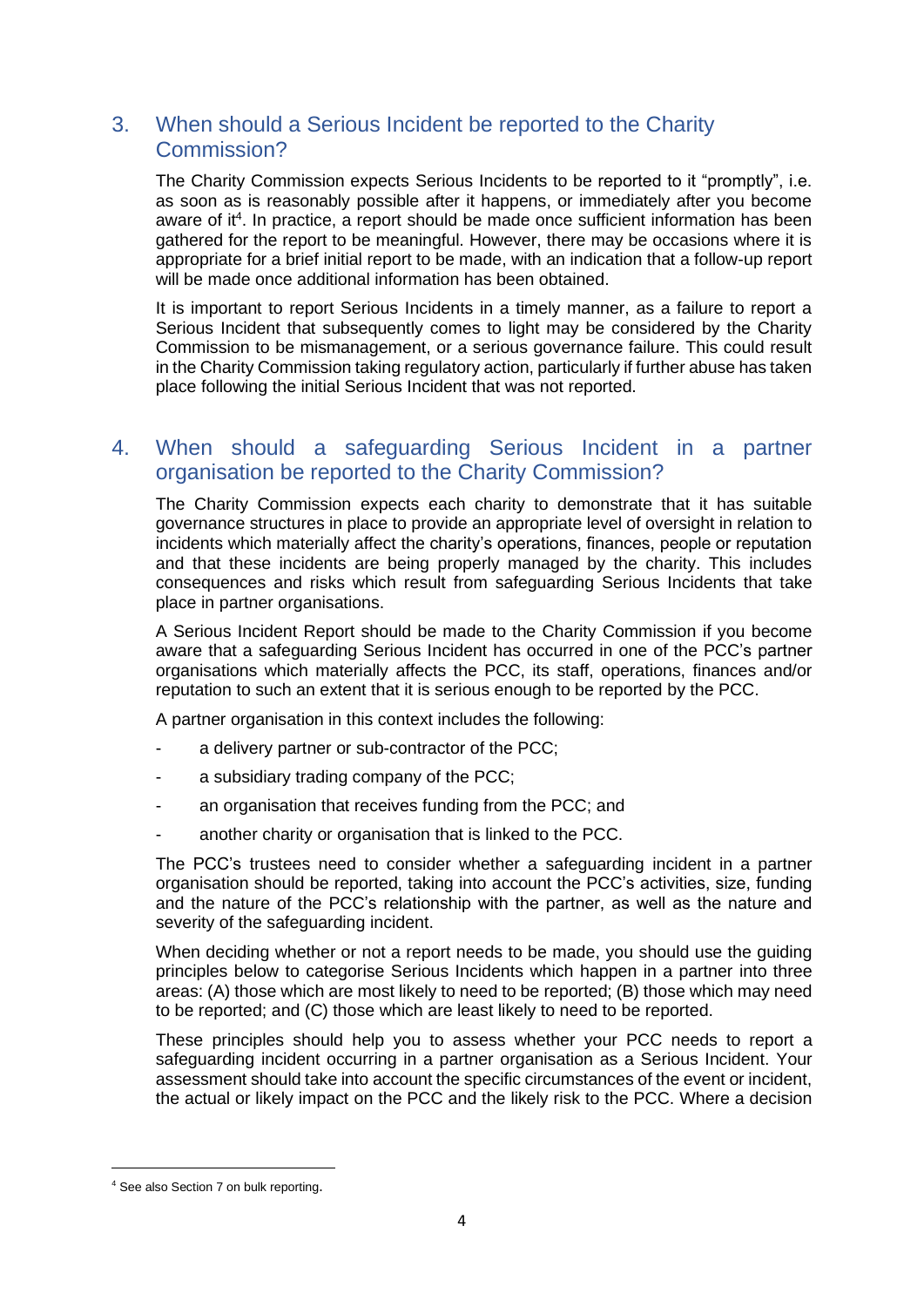is made not to report an incident in this category, the decision should be recorded in writing together with the reasons why it was made.

(A) The incident involves the PCC's funds or its staff/ volunteers; or it occurred during an activity or programme which the PCC funds, has responsibility for or is involved with as a joint activity/programme; or the PCC has the same branding as the partner.

This is considered to be the highest risk category due to the close links between the PCC and the Serious Incident. However, whether a Serious Incident in this category will need to be reported by the PCC as a Serious Incident will depend on:

- how serious the incident is; and
- how significant an impact the incident is likely to have on the PCC, its operations, finances, people and/or reputation.

Where the PCC has the same branding as the partner, so that the public may identify the PCC as being part of the same entity as the partner, there may be a significant impact on the reputation of the PCC, or on public trust and confidence in the PCC. This is because the public may not distinguish between the two organisations. This may mean that the PCC also needs to report the incident as a Serious Incident, even if there is little or no impact on your charity's activities, finances or people.

You should consider whether you need to report any safeguarding incidents involving partner organisations which fall into this category. When deciding whether an incident is serious enough to be reported by the PCC, the starting point should be whether the incident would have been reported as a Serious Incident if it had happened in the PCC.

#### (B) The incident does not involve the PCC's funds, brand or people but could have an impact on the PCC.

Serious Incidents in a partner organisation are less likely to need to be reported to the Charity Commission when the PCC does not have close links to the partner organisation in which the safeguarding Serious Incident happened. However, the PCC may still need to make a report where the particular incident:

- causes or is likely to cause material reputational damage to the PCC and / or;
- raises or is likely to raise material issues around due diligence in terms of whether the partner concerned remains capable of delivering the PCC's work or continues to be a suitable partner for the PCC to work with and / or;
- is a trigger event (as defined within the PCC's funding or partnership agreement with that partner) that the PCC considers to be so significant that it would trigger suspension or termination of the agreement or arrangement with the partner.
- (C) The incident does not involve the PCC's funds, brand or people and is sufficiently remote from your charity's work that it has little or no impact on your charity's reputation or the partner's ability to deliver its work with the PCC.

This type of incident would not usually need to be reported to the Charity Commission.

#### 5. What is not a Serious Incident?

If an incident is not Serious, or it is not connected with the PCC's activities, it does not need to be reported. By way of example, disclosures that abuse is occurring outside the PCC, for example a beneficiary discloses abuse is taking place in their own home, and which are not connected to the PCC or its activities should be reported to the relevant authorities in accordance with the relevant guidance. However, as the abuse does not relate to the PCC's activities, and the alleged perpetrator is not connected to the PCC,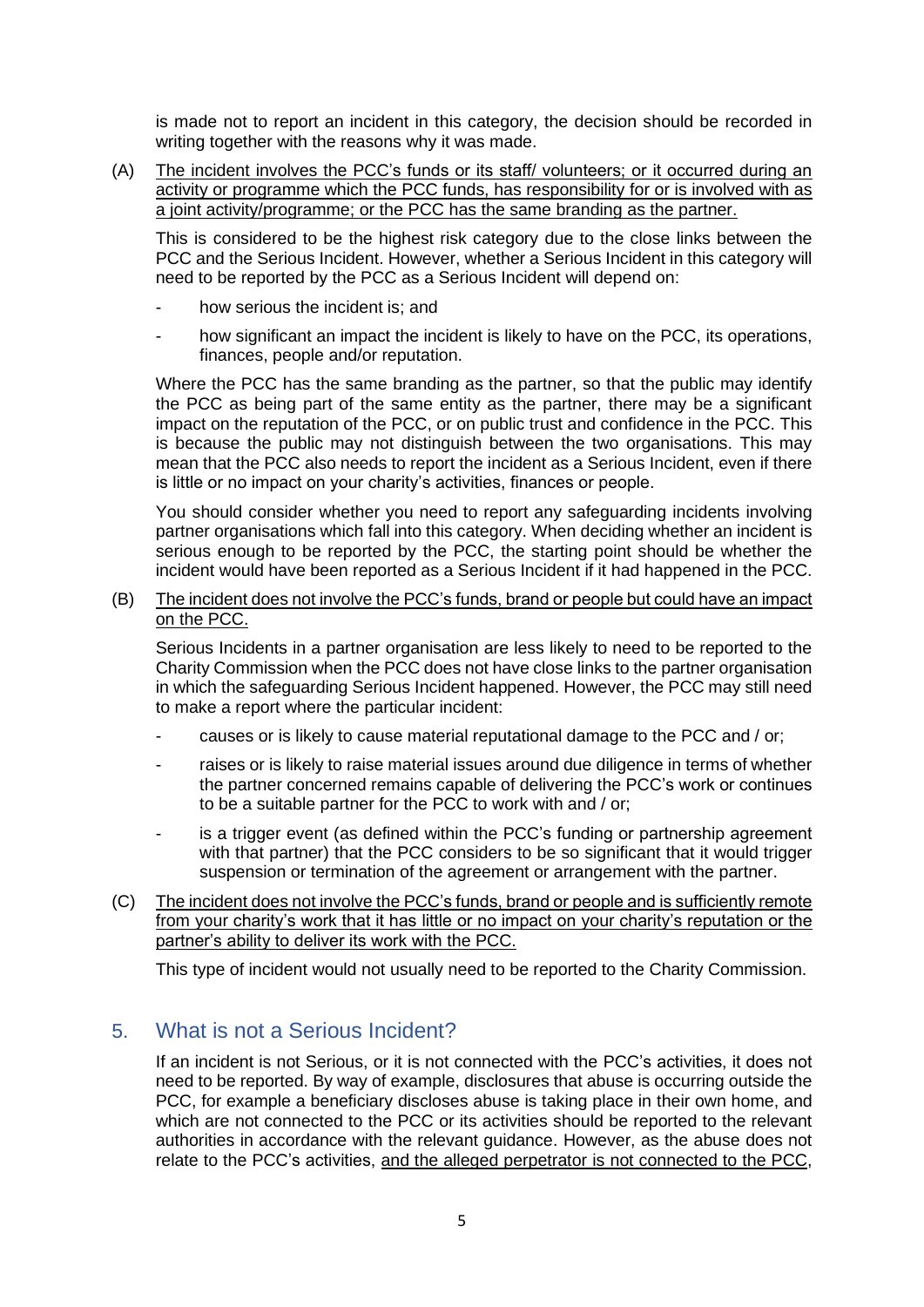it is not a Serious Incident for these purposes and so should not be reported to the Charity Commission.

#### 6. What should you do if a safeguarding Serious Incident is identified?

If a safeguarding Serious Incident is identified, the Diocesan Safeguarding Adviser must be informed immediately, in accordance with all and any applicable House of Bishops' Code of Practice and Guidance in place from time to time, to protect the PCC's beneficiaries, employees, Church Officers, volunteers and any others who come into contact with the PCC through its work and to prevent or minimise any further harm.

#### 7. Bulk reporting Serious Incidents

The Charity Commission has agreed that, as DBFs also report safeguarding Serious Incidents on behalf of the PCCs in the diocese, a DBF may, where appropriate, report Serious Incidents using bulk reports<sup>5</sup> rather than reporting each incident separately. However, the Diocesan Safeguarding Adviser must report any particularly serious or significant incidents, and/or those likely to attract media attention, to the Charity Commission individually.

# 8. Who should make the Serious Incident Report?

The responsibility for making a Serious Incident report in a timely manner rests with the PCC's trustees, but the trustees can delegate it. The trustees of each PCC should delegate the reporting of safeguarding Serious Incidents to the Charity Commission to the Diocesan Safeguarding Adviser<sup>6</sup>.

It is important that this delegation sets out the parameters of the delegated responsibility and includes a general requirement for the PCC's trustees to receive reports on any safeguarding Serious Incidents reported pursuant to the delegated powers. The delegation should provide for the PCC's trustees to be informed about safeguarding Serious Incidents being reported on behalf of the PCC, as well as those where a decision was taken not to report as the incident was considered to be a borderline case.

#### Do all the PCC's trustees need to be involved in decisions relating to reporting safeguarding Serious Incidents?

No. Although the ultimate responsibility for reporting safeguarding Serious Incidents to the Charity Commission sits with the PCC's trustees, for reasons relating to confidentiality, many charities restrict the sharing of information relating to safeguarding to a smaller group of trustees only. If a PCC has such an arrangement in place, it should be reflected in the delegation so that it also confers authority on this smaller group of trustees to oversee the reporting of any Serious Incidents to the Charity Commission.

It may also be necessary, $<sup>7</sup>$  in some cases, to restrict who receives information in relation</sup> to a Serious Incident, for example where the Serious Incident involves a trustee (or someone connected to a trustee), clergy, a senior member of staff or if it is necessary to protect the confidentiality of the complainant or alleged victim.

<sup>&</sup>lt;sup>5</sup> Details on bulk reporting are included in the DBF's Guidance on Identifying and Reporting safeguarding Serious Incidents.

<sup>&</sup>lt;sup>6</sup> Unless the incident to be reported involves the Diocesan Safeguarding Adviser.

<sup>&</sup>lt;sup>7</sup> See Section 9 below – the police may impose restrictions on information sharing during an investigation.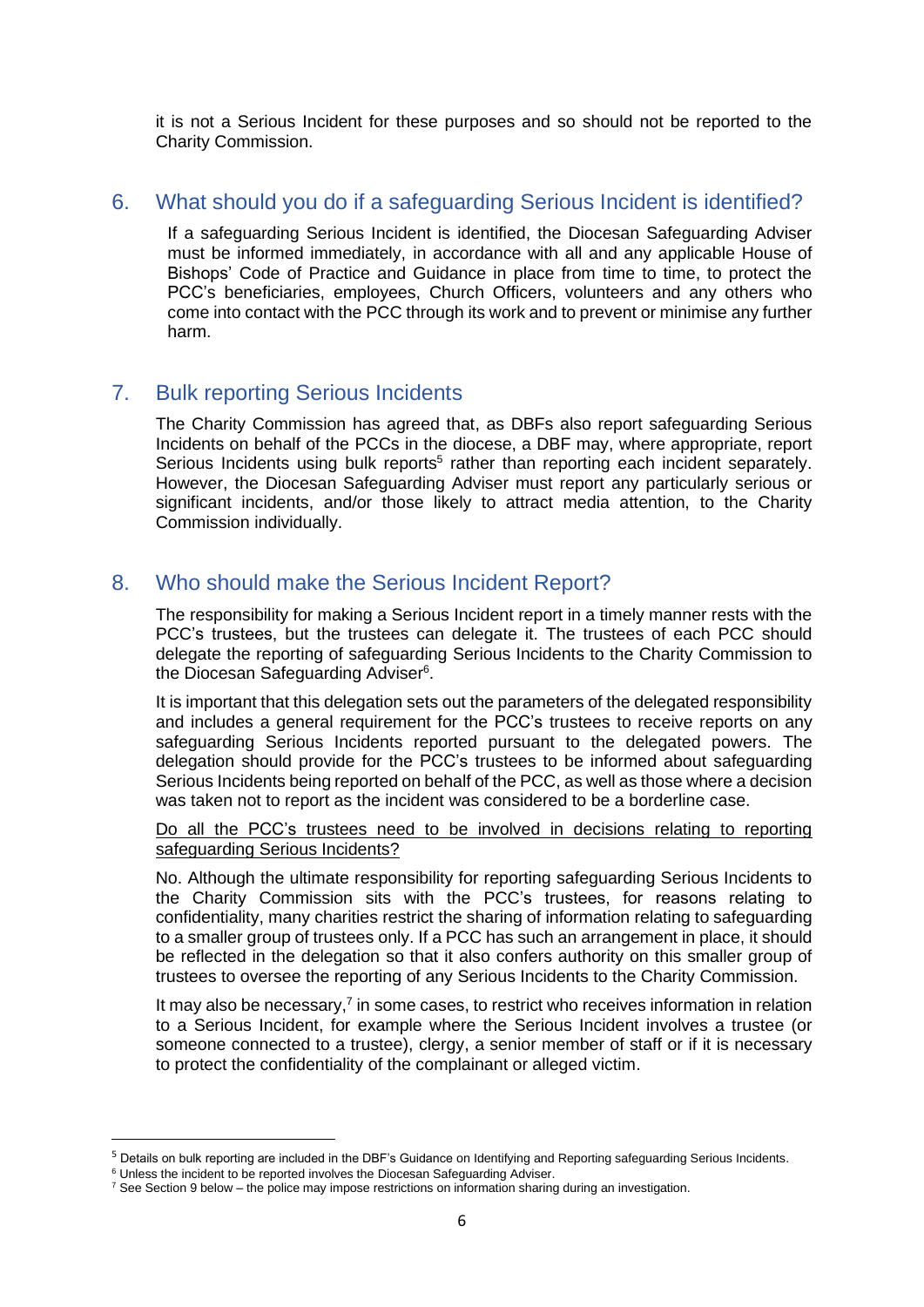The Charity Commission recognises that there are occasions when all the trustees should not be informed about certain safeguarding matters, which is why the online reporting form asks whether all or only some of the trustees have been informed about the incident being reported.

# 9. Making a Serious Incident Report

The Diocesan Safeguarding Adviser reports safeguarding Serious Incidents to the Charity Commission on behalf of the PCC trustees<sup>8</sup>.

The Diocesan Safeguarding Adviser should be the named contact provided to the Charity Commission should it have any follow-up queries or require further information. Where follow-up queries are received, the PCC trustees should be informed where possible and any assistance from the PCC trustees or professional advice required should be sought.

The report should present a clear picture of what happened and when, the nature and extent of the harm caused, how you are dealing with it and the steps being taken as a result of the incident to reduce the risk of such incidents occurring again, so far as is practicable.

The report should also be anonymised, unless identifying the person is essential to the making of the report. If the Charity Commission requires further details and information in relation to any Serious Incident reported to it, it will ask for them.

Can an alleged Serious Incident be reported to the Charity Commission when the police do not permit the disclosure of any information relating to that incident?

It is important that reporting a Serious Incident to the Charity Commission does not prejudice any criminal investigation. Professional advice should be sought and, where required, the police should be consulted before any information is shared relating to an alleged Serious Incident has been reported to the police. You should check that the police approve the disclosure of the information to the Charity Commission in order to make the Serious Incident Report. Where the police do not permit the disclosure of some (or any) information relating to the allegation to the Charity Commission at that point, you should report to the Charity Commission that:

- (a) an allegation about a Serious Incident has been made which has been reported to the police;
- (b) the police are currently investigating the allegation (and provide the police reference number);
- (c) the police have told the Diocesan Safeguarding Adviser that they cannot disclose any details of the allegation to the Charity Commission at this point;
- (d) once the police permit details to be disclosed to the Charity Commission (or if the police investigation into the allegation concludes that it was groundless), the Diocesan Safeguarding Adviser will update the Charity Commission in a followup report; and
- (e) the PCC is taking appropriate steps to safeguard the PCC's beneficiaries etc in accordance with its policies and any advice given by the police.

<sup>&</sup>lt;sup>8</sup> The Diocesan Safeguarding Adviser reports safeguarding Serious Incidents using the Charity Commission's online form at [https://ccforms.charitycommission.gov.uk](https://ccforms.charitycommission.gov.uk/) or in the bulk report.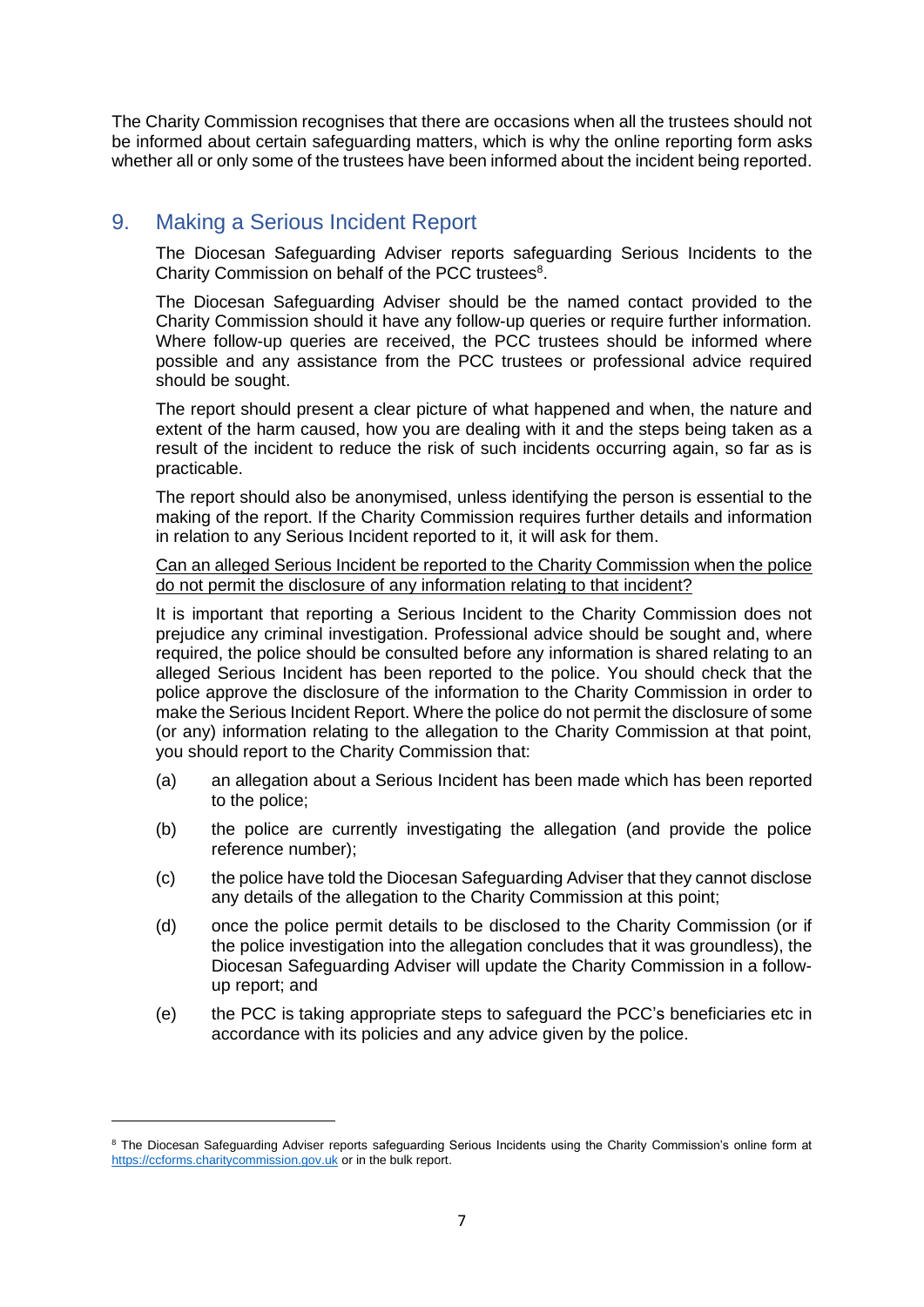#### 10. Next steps: What happens once a Serious Incident has been reported?

The Charity Commission has a limited and very specific regulatory role and will not investigate whether a criminal offence has occurred (that being the role of the police). However, the Charity Commission will scrutinise the conduct of the charity's trustees and the steps they have taken in order to protect the charity, its beneficiaries and those connected with the charity's activities, now and in the future. This includes making sure that the charity's trustees have proper procedures and systems in place to handle allegations, are dealing with them responsibly and are reporting incidents where appropriate to the police, social services and other relevant agencies.

When it receives a Serious Incident report, the Charity Commission may:

- (a) request further information on the incident;
- (b) give regulatory advice or guidance to the reporting PCC;
- (c) take such steps as it considers necessary to protect other charities, for example where the alleged perpetrator is also a trustee, or volunteers or works in another charity; or
- (d) request regular updates in relation to any on-going investigation.

The Diocesan Safeguarding Adviser should retain a record of all safeguarding Serious Incident Reports submitted, together with any follow-up correspondence and copies of any papers sent to the Charity Commission. The records must be stored securely, so that they can be referred to at a later date, if necessary. A copy of the report, and any follow-up reports or correspondence, should also be sent to the PCC's Safeguarding Officer and stored securely.

If the PCC's accounts are audited, the PCC must send a copy of the safeguarding Serious Incident Report to its auditors.

#### 11. What if you need to update your report?

If, after the Serious Incident has been reported, the PCC becomes aware of any material changes to the facts reported to the Charity Commission or further significant developments occur, the PCC must inform the Diocesan Safeguarding Adviser.

If the Diocesan Safeguarding Adviser becomes aware of any material changes to the facts reported to the Charity Commission or further significant developments occur, the Diocesan Safeguarding Adviser must update the report of the Serious Incident to the Charity Commission using the online form. Where there is no live risk of harm etc, the Diocesan Safeguarding Adviser may include the update in the bulk report.

If an individual against whom allegations were made and which were reported to the Charity Commission as a Serious Incident is subsequently exonerated, or the allegations were found to be false or groundless following further investigation by the charity, police or other agency, the Diocesan Safeguarding Adviser should also update the report to the Charity Commission.

#### 12. Reporting safeguarding Serious Incidents to the NST

The Diocesan Safeguarding Adviser must email the NST at [rsi.nst@churchofengland.org:](mailto:rsi.nst@churchofengland.org)

(a) a pdf of each Serious Incident report which has been individually submitted to the Charity Commission;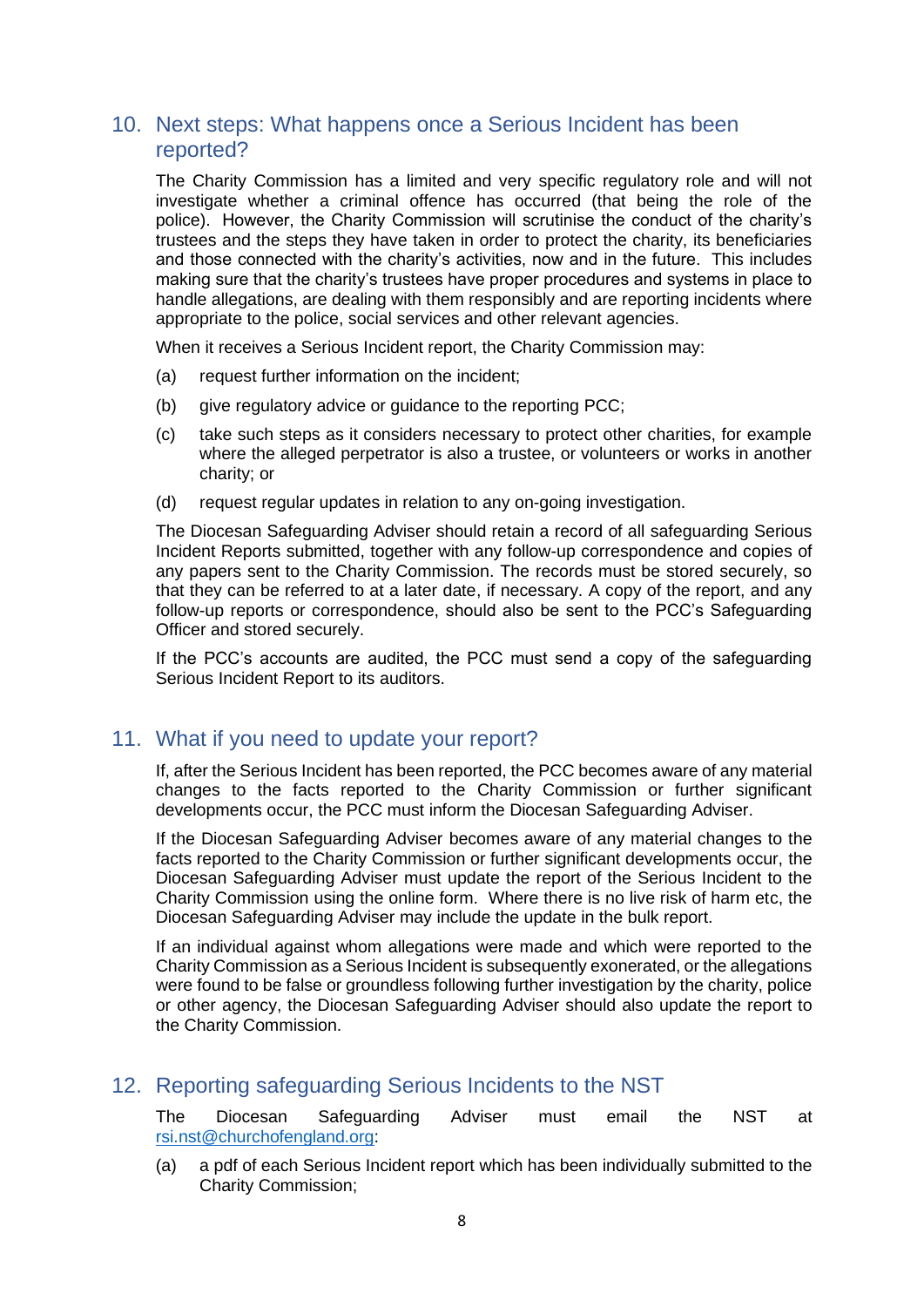- (b) a copy of each bulk Serious Incident report submitted to the Charity Commission; and
- (c) a copy of any follow-up reports made to the Charity Commission.

Providing the NST with this information will enable it to take a "Whole Church" approach by creating a national picture of safeguarding Serious Incidents. The NST will then be able to consider whether the House of Bishops' Code of Practice and Guidance, and any other policies and procedures, may require revising, or further training may be needed, in order to address any concerns identified.

The NST will consider whether anyone within the wider Church needs to be informed about any Serious Incident that has been reported and, if so, the NST will take the necessary steps to inform the relevant persons, complying at all times with any requirements to maintain confidentiality and to protect sensitive personal data.

Further guidance on Serious Incident reporting can be found on the Charity Commission website<sup>9</sup>.

<sup>&</sup>lt;sup>9</sup> Charity Commission Guidance for charity trustees about Serious Incidents[: How to spot them and how to report](https://www.gov.uk/guidance/how-to-report-a-serious-incident-in-your-charity) (14 June 2019[\) https://www.gov.uk/guidance/how-to-report-a-serious-incident-in-your-charity](https://www.gov.uk/guidance/how-to-report-a-serious-incident-in-your-charity)